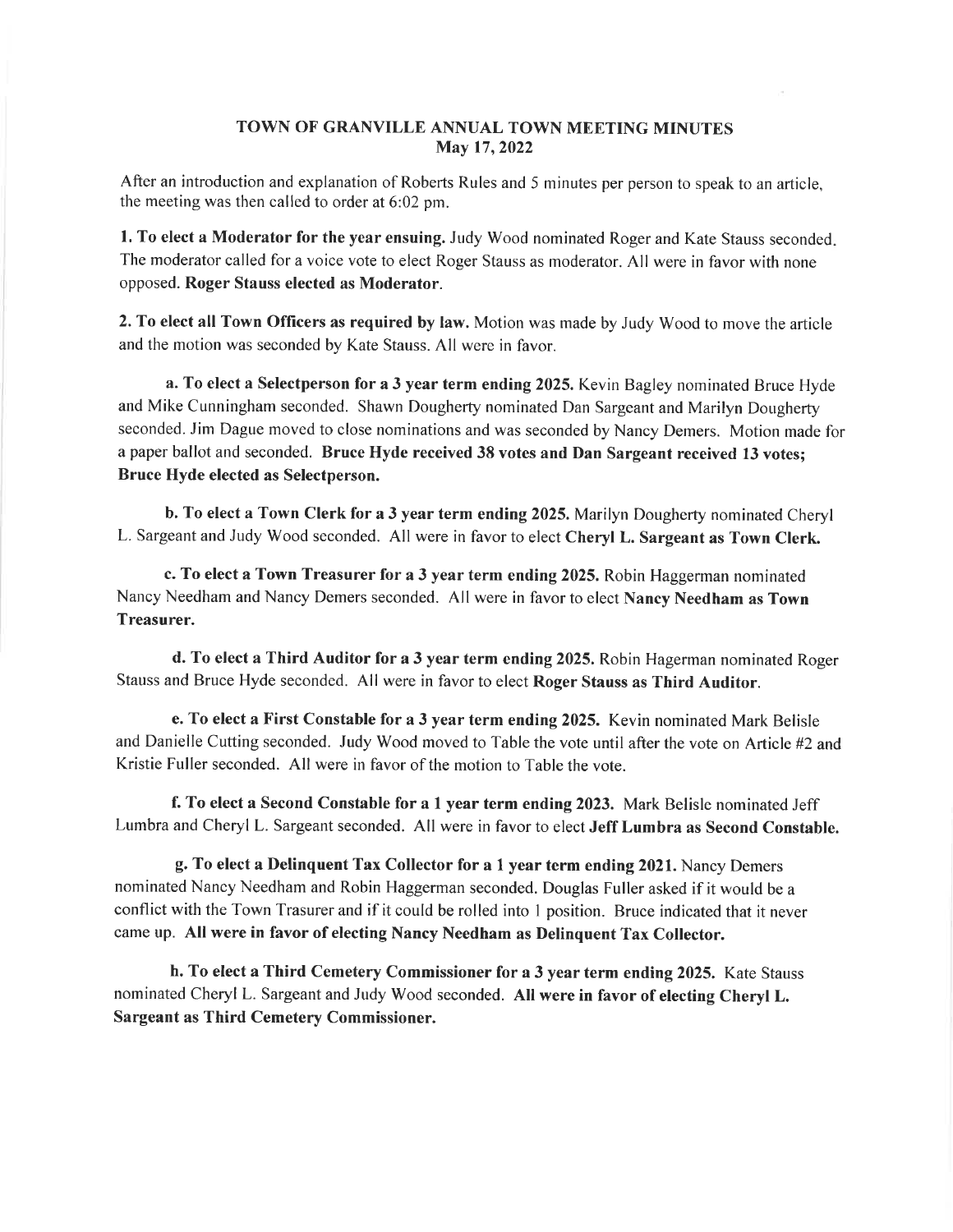TOWN OF GRANVILLE ANNUAL TOWN MEETING MINUTES May 17,2022 Page 2 of 4

2. Shall the Town of Granville vote to prohibit Constables from exercising any law enforcement authorit pursuant to 24 V.S.A. \$ 1936(a)? Judy Wood moved the question and Marilyn Dougherty seconded. Judy Wood asked to read a statement; the petition was submitted due to cost and not available. Vermont State Police are our primary providers as stated in the Constable's Report. We have reduced hours and increased equipment costs. Judy would like to see a plain old constable with no law enforcement authority. Mark Belisle indicated he became certified in 1985 and that in 2012 the State mandated certifications; he carries a commercial insurance policy that is reason for increase. After a lengthy discussion over speeding enforcement and law enforcement James Dague called the question and Judy Wood seconded. Judy Wood asked for a paper ballot. Yes in favor to prohibit law enforcement: 19 votes and No, not in favor 28 votes the NO votes have it.

1.e. To elect a First Constable for a 3 year term ending 2025. Kevin Bagley made the motion to nominate Mark Belisle and Kenneth Bagley seconded. All were in favor of electing Mark Belisle as First Constable.

3. Shall the Town of Granville vote to accept the budget of \$377,064.00 to meet expenses and liabilities of the Town and authorize the Selectboard to set a tax rate sufficient to provide the same? Mark Belisle made the motion to move the article. Motion was seconded by Kevin Bagley. James Dague inquired about the Road Commissioner's Report and problems with road cuts and diesel costs. Bruce Hyde indicated remiss on the report and further explained the Town has a surplus to rollover into the Highway Account. Douglas Fuller asked if there was a plan to do paving on Post Office Hill Road, Maston Hill Road and Buffalo Farm Road. Judy Wood would like to at least fix the pot holes. Victoria Crowne motioned to move the question and Judy Wood seconded. All were in favor; Article 3 passed.

4. Shall the Town of Granville vote to authorize the Treasurer to apply any surplus remaining in the Highway Budget's current fiscal year into the Highway Capital Investment Fund? Victoria Crowne made the motion to authorize and Judy Wood seconded. All were in favor; Article 4 passed.

5. Shall the Town of Granville vote to increase the Highway Capital Investment Fund in the amount of \$6,000 for the purpose of repaving town roads? Kate Stauss moved the question and Judy Wood seconded. After some discussion Kate Stauss called the question and Judy Wood seconded. All were in favor; Article 5 passed.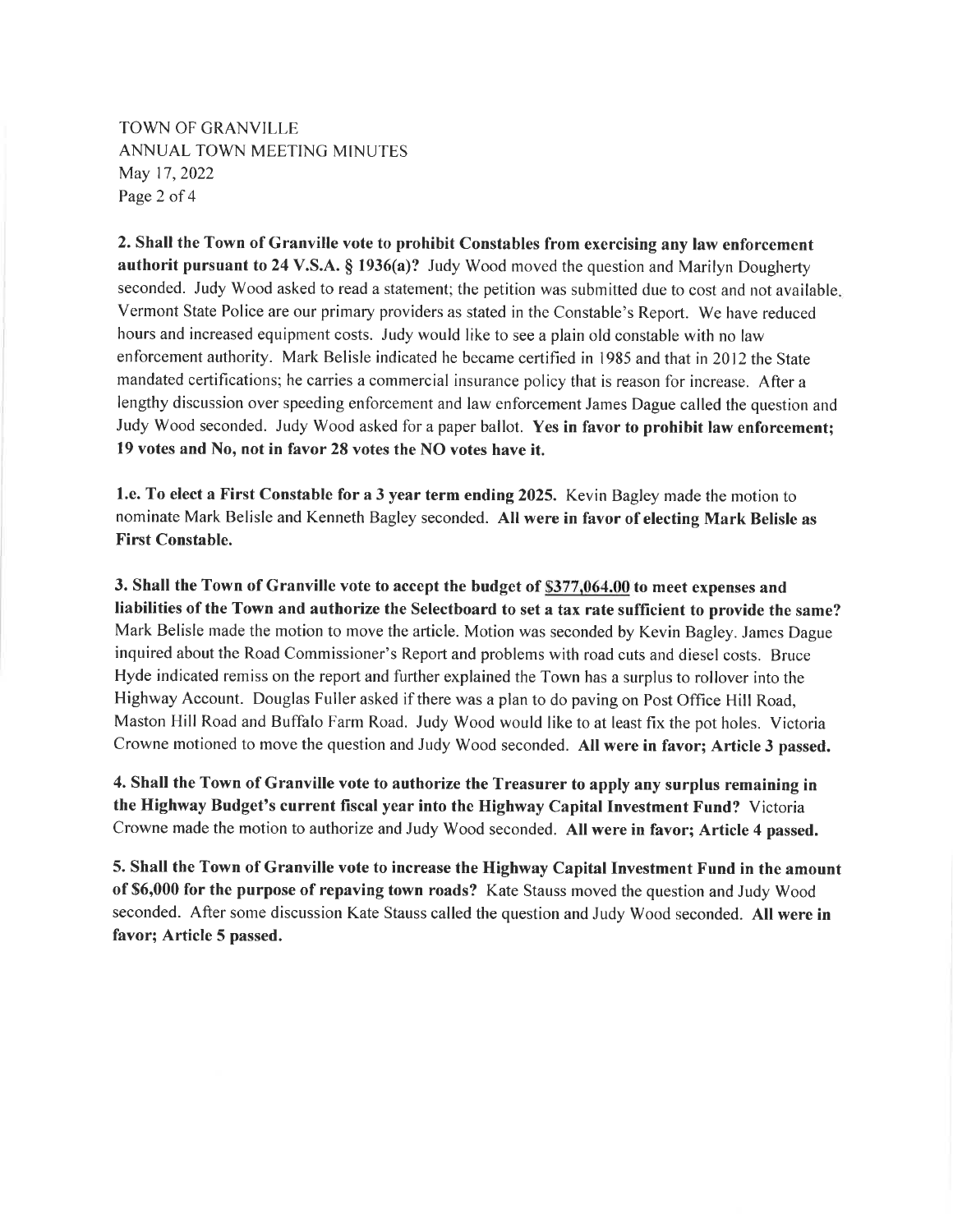## TOWN OF GRANVILLE ANNUAL TOWN MEETING MINUTES May 17,2022 Page 3 of 4

6. Shall the Town of Granville vote to increase the equipment fund for the Town Constable in the amount of \$1,500? Kate Stauss moved the question and Judy Wood seconded. Judy asked why? Mark indicated he needed to replace 2 outdated radios and cannot get grants because he was using his personal vehicle. Victoria Crowne asked why he could not purchase used; Mark will look into. Kevin Bagley called the question and Judy wood seconded. All were in favor; Article 6 passed.

7. Shall the Town of Granville use the Conservation Commission Capital Investment Funds in line item 613 of approximately \$3,200 for improvements to the playground behind the Town Hall and/or improvements to Granville Commons? Victoria Crowne and Michael Cunningham asked why? Bruce indicated that they have not met in 2 years and would actually like for them to take the lead in the projects. After some discussion Kate Stauss called the question and Victoria Crowne seconded. All were in favor; Article 7 passed.

8. Shall the Town of Granville borrow up to \$100,000 to be paid back in no more than 5 years, to reopen Buffalo Farm Road as a Class 3 road? Kate Stauss moved the question and Judy Wood seconded. Douglas Fuller asked for an explanation. Bruce indicated issues to open as a Class 2 after Irene and has heard from residents and emergency services they would like the road open again. Norman Arseneault former FEMA Coordinator spoke indicating it first started sliding prior to Irene and had GeoDesign come in to test the soils and it would cost \$l to \$2 Million to fix and it is still sliding it was 100 feet wide now 400 feet and \$ 100,000 will not even cover the expense. After further discussion from property owners Judy Wood called the question and Victoria Crowne seconded. All not in favor; Article 8 did not pass.

9. Shall the Town of Granville vote to appropriate \$500.00 to the Corner School Resource Center of Granville VT in support of its community programs this year? Kate Stauss called the question and Judy Wood seconded. All were in favor; Article 9 passed.

10. Shall the Town of Granville vote to exempt the Moss Glen Grange from property taxes for five fiscal years beginning July 1, 2022 and ending June 30, 2027? Kate Stauss called the question and Judy Wood seconded. All were in favor; Article 10 passed.

11. Shall the Town of Granville vote to permit the operation of cannabis retailers and integrated licensees, subject to such municipal ordinance and regulation as the Town Selectboard may lawfully adopt and implement? Kate Stauss moved the question and Judy Wood seconded. After <sup>a</sup> brief discussion Nancy Demers called the question and Judy Wood seconded. All were in favor; Article l1 passed.

12. Shall the Town of Granville vote to authorize property taxes to be paid to the Treasurer as provided by law, in four (4) equal installments, with due dates being; August 17, November 17, February 17 and May 17? Judy Wood moved to call the question and was seconded by Kate Stauss. All were in favor; Article 12 passed.